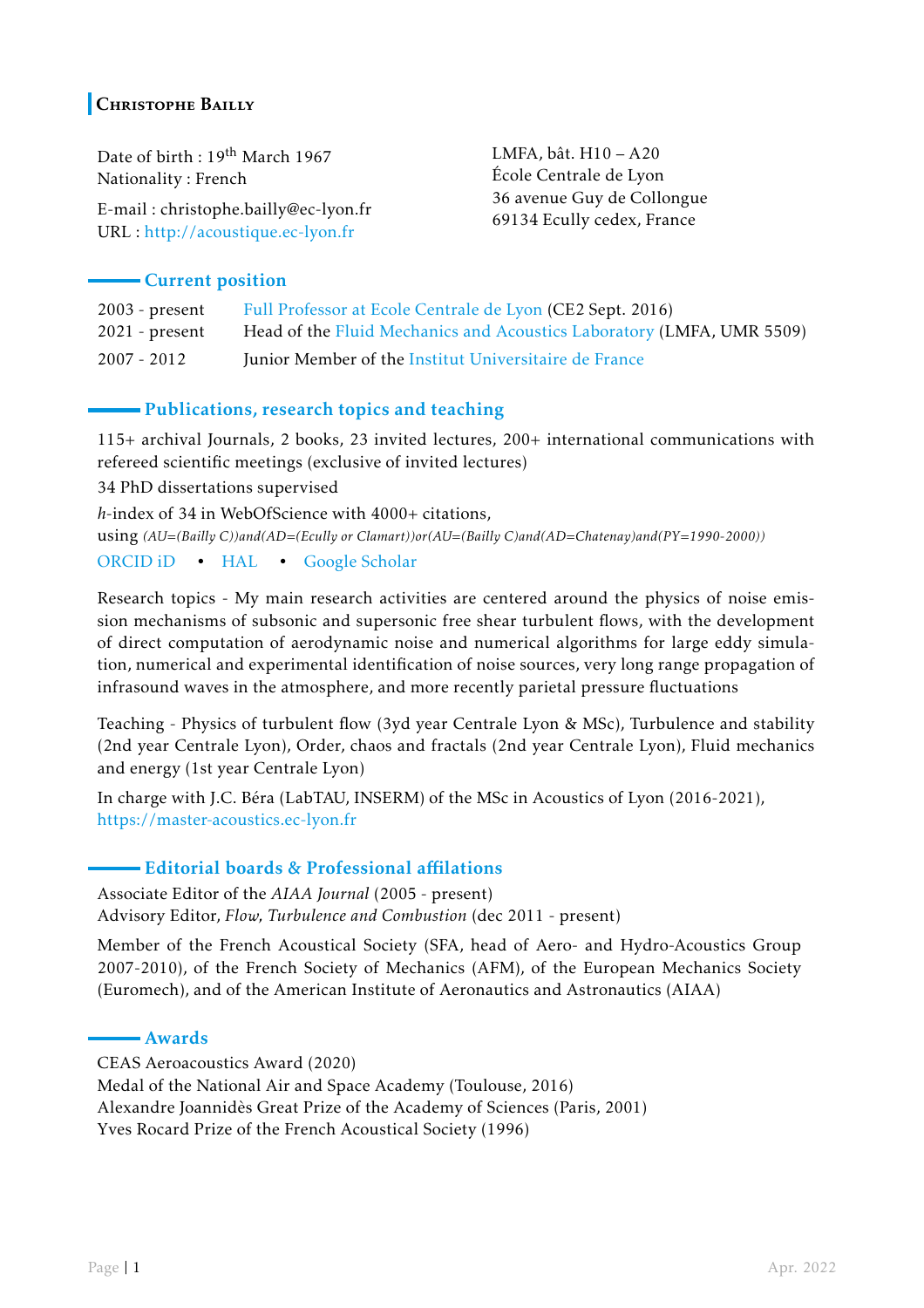## - Five significant publications

- Bogey, C. & Bailly, C., 2004, A family of low dispersive and low dissipative explicit schemes for noise computation, *Journal of Computational Physics*, 194(1), 194-214.
- Arguillat, B., Ricot, D., Bailly, C. & Robert, G., 2010, Measured wavenumber frequency spectrum associated with acoustic and aerodynamic wall pressure fluctuations, *Journal of the Acoustical Society of America*, 128(4), 1647-1655.
- Bailly, C. & Fujii, K., 2016, High-speed jet noise, *Mechanical Engineering Reviews, Journals of the Japan Society of Mechanical Engineers*, 3(1), 1-13.
- Sabatini, R., Marsden, O., Bailly, C. & Gainville, O., 2019, Three-dimensional direct numerical simulation of infrasound propagation in the Earth's atmosphere, *Journal of Fluid Mechanics*, 859, 754-789.
- Spieser, E. & Bailly, C., 2020, Sound propagation using an adjoint based method, *Journal of Fluid Mechanics*, 900, A5 1-25.

## Committees

Member of the CT2 committee (fluid dynamics & complex fluids) of the GENCI, French national high-performance computing (HPC) agency (2009 - 2016)

Responsible of the Special Interest Group in Aeroacoustics (SIG–39) of Ercoftac, *European Research Community On Flow, Turbulence And Combustion* (2009–2022)

Head of the Scientific Council of IROQUA, *Research Initiative for Aeronautics Acoustic Optimization* (Onera, CNRS, Safran, Airbus, Dassault, Eurocopter, ADP, 2010–2015)

Member of the Scientific Council of the Institute for Engineering and Systems Sciences (INSIS, CNRS, 2010-2014)

Elected member of the Scientific Council of Ecole Centrale de Lyon (2009-2013 & 2013-2017), Elected member of the Teaching Council (CE) of Ecole Centrale de Lyon (2017-2021), Member of the Council of the teaching Department MFAE (2011 - present)

## **- Recent collaborative projects**

- Chairholder ARENA, *Aeroacoustics of New Engine Architectures in Aeronautics* (ANR LMFA Safran Aircraft Engines, 2019-2023, funding 2.1  $M \in$ )
- French programs AMBROSIA (2019-2022) & FEDER-IJES, FUI-CAA (2020-2023)
- Modelling infrasonic propagation (LETMA, 2015-present), with CEA, CNRS, Centrale Lyon and Sorbonne University (Institut Jean Le Rond d'Alembert)
- Industrial chair ADOPSYS (resp. of a WP, ECL/SNECMA, funding 2.4  $M \in$ , jan. 2014 2018)
- European projects ENOVAL (7th PCRD, 2013-2017), CANOBLE (7th PCRD, 2016-2019)
- Partner in ANR SONOBL (fév. 2012 2015), experimental determination of the wall pressure spectrum  $(k, \omega)$ , and identification of the acoustic contribution.
- Principal investigator of ANR JESSICA (janvier 2011-2014), shocked supersonic jets and aeroacoustic couplings, with Pprime and LaMSID laboratories.